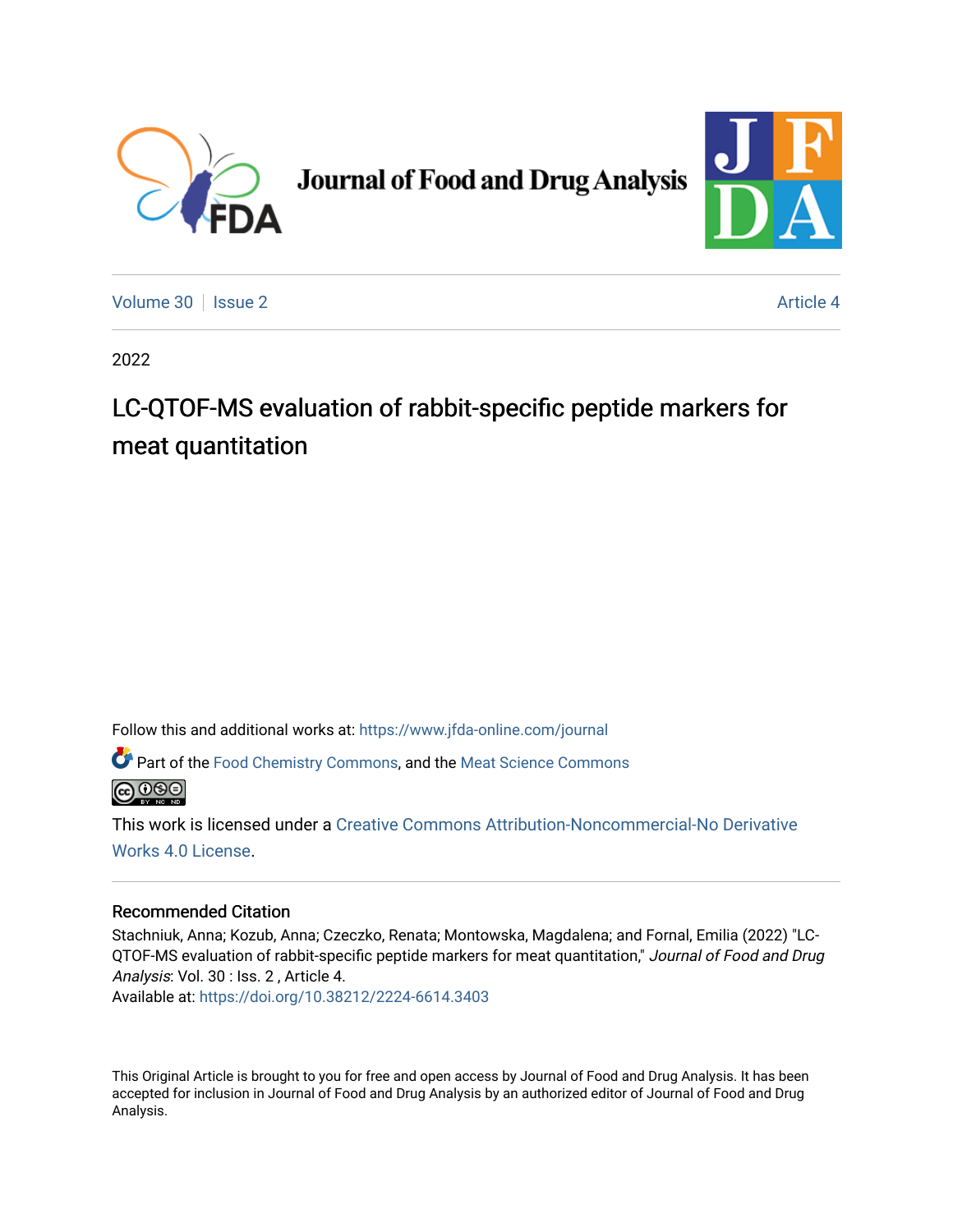# LC-QTOF-MS evaluation of rabbit-specific peptide markers for meat quantitation

Ann[a](#page-1-0) Stachniuk <sup>a,</sup>\*, Anna Kozu[b](#page-1-1) <sup>a</sup>, Renata Czeczko <sup>b</sup>, Magdalena Montowska <sup>[c](#page-1-2)</sup>, Emili[a](#page-1-0) Fornal <sup>a</sup>

<span id="page-1-0"></span><sup>a</sup> Department of Bioanalytics, Medical University of Lublin, ul. Jaczewskiego 8b, 20-090, Lublin, Poland

<span id="page-1-1"></span><sup>b</sup> Department of Chemistry, University of Live Sciences in Lublin, ul. Akademicka 15, 20-950, Lublin, Poland

<span id="page-1-2"></span><sup>c</sup> Department of Meat Technology, Poznań University of Life Sciences, ul. Wojska Polskiego 31, 60-624, Poznań, Poland

#### Abstract

Ten rabbit-specific tryptic peptide markers and one marker peptide specific to both rabbit and hare were evaluated for mass signal linearity in binary meat mixtures using liquid chromatography-quadrupole time-of-flight-mass spectrometry. Seven meat mixtures containing chicken and varying percentages of rabbit (1%, 5%, 10%, 30%, 60%, 90%, and 100%) were analyzed. Additionally, the signal linearity of twelve peptide markers for chicken meat was examined. The best candidate peptides for the quantification of meat content were selected. Five of eleven peptides for rabbit meat and five of twelve peptides for chicken meat showed good linearity  $(R^2 > 0.97)$ . The limits of detection and limits of quantification for these markers were in the range of 0.43–1.91% [w/w] and  $1.44-6.38\%$  [w/w], respectively. The method allowed determination of the percentage content of rabbit and chicken meat in two- and three-component meat mixtures with good accuracy. The preliminary quantification data provide a starting point for developing label-free and absolute quantification methods for rabbit and chicken meat using multiple reaction monitoring of peptide markers.

Keywords: Linearity, Liquid chromatography-mass spectrometry, Meat products, Peptide markers, Rabbit

# 1. Introduction

M eat fraud and adulteration have increased considerably in recent years, although food authenticity and correct labeling are required by many laws and regulations [[1\]](#page-10-0). These unlawful practices are motivated by economic gain and have an enormous impact on public health. Undeclared meat can be a source of toxins, pathogens, and protein allergens responsible for severe allergic responses in consumers [[2\]](#page-10-1). The most frequently reported types of fraud are the replacement of highervalue types of meat with inferior, cheaper, or undesirable alternatives, the presence of undeclared meats, and the replacement of meat with plant proteins. Most meat fraud is economically motivated, such as the addition of low-cost chicken to rabbit [\[3](#page-10-2)], pork to beef [\[4](#page-10-3)] or duck to lamb [\[5](#page-10-4)]. A small amount of adulteration might be due to unintentional cross-contamination during the

processing of different types of meat in the same facility [[6\]](#page-10-5). Highly processed meat products are among the most prone to adulteration because the production of minced meat under high temperature conditions removes the morphological characteristics of muscle, making it difficult to identify the species of origin.

A minimum adulteration ratio of  $1\%$  (w/w) meat in a sample is considered intentional adulteration [\[7](#page-10-6)], and thus distinguishing intentional from accidental contamination requires a sensitive and reliable detection method. Liquid chromatography (LC)-tandem mass spectrometry (MS/MS) provides a sequence-specific, protein-based approach of high sensitivity and selectivity adequate for the purpose. LC-MS/MS methods have high discrimination power and enable the simultaneous detection of multiple adulteration species in a single analysis. LC-MS/MS combines the high selectivity and efficiency of peptide separation by LC with peptide

<https://doi.org/10.38212/2224-6614.3403> 2224-6614/© 2022 Taiwan Food and Drug Administration. This is an open access article under the CC-BY-NC-ND license [\(http://creativecommons.org/licenses/by-nc-nd/4.0/\)](http://creativecommons.org/licenses/by-nc-nd/4.0/).

Received 10 December 2022; revised 11 February 2022; accepted 24 February 2022. Available online 15 June 2022.

<sup>\*</sup> Corresponding author at: Department of Bioanalytics, Medical University of Lublin, ul. Jaczewskiego 8b, 20-090, Lublin, Poland. E-mail address: [anna.stachniuk@umlub.pl](mailto:anna.stachniuk@umlub.pl) (A. Stachniuk).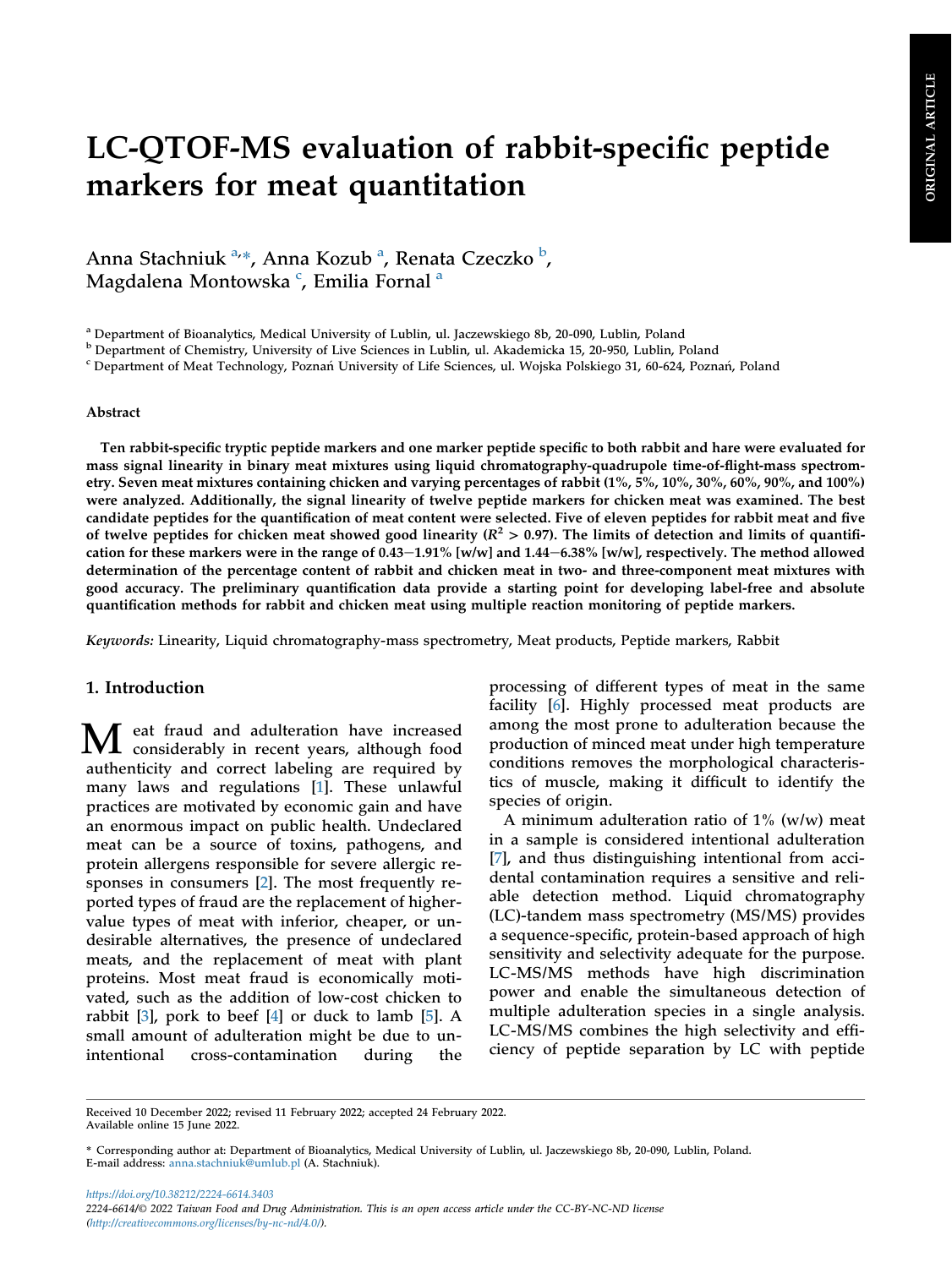identification due to the high sensitivity and selectivity of mass spectrometry (MS). The potential of multi-methods using multiple reaction monitoring (MRM) or single-stage high-resolution MS methods for detecting meat adulteration below  $1\%$  (w/w) has been demonstrated. Li et al. [[8\]](#page-10-7) detected 0.5% (w/w) pork and beef in thermally processed samples. Von Bargen et al. [[9\]](#page-10-8) identified 0.24% (w/w) pork and horse meat mixed with beef. Montowska and Fornal [\[10](#page-10-9)] detected processed beef proteins at  $0.8\%$  (w/w) in commercial poultry frankfurters. Claydon et al. [\[7](#page-10-6)] found horse meat in corned beef at  $0.5\%$  (w/w) using a myoglobin peptide marker. Pan et al. [[11\]](#page-10-10) identified 0.5% (w/w) of four species in mixed meat. Montowska and Fornal [[10,](#page-10-9)[12](#page-10-11)] detected 1% (w/w) chicken and  $1\%$  (w/w) pork in a three-species meat mixture. All these results are based on the detection of the primary structures of proteins resistant to thermal processing, and thus these peptides can be used as species-specific markers for meat authentication. A list of 105 heat-stable species-specific peptide markers detected by LC-MS/MS originating from 11 types of meat (pork, beef, lamb, chicken, duck, goose, turkey, rabbit, buffalo, red deer, and horse) is available in our review paper [\[13](#page-10-12)].

Evaluating peptide markers by assessing their signal linearity is a critical step in quantification because not all peptide markers remain stable with acceptable linear correlation in meat mixtures  $[14-17]$  $[14-17]$  $[14-17]$ . For example, 49 heat-stable rabbit-specific peptides have been published to date, of which only one peptide, PHSHPALTPEQK  $(m/z \ 447.9022^{3+})$ originating from the metabolic enzyme fructosebisphosphate aldolase A isoform X1, was evaluated for its usefulness for quantification by Prandi et al. [\[18](#page-11-0)]. Rabbit meat is rich in protein and is regarded as healthy owing to its low allergenicity and excellent nutritional properties, including low fat and cholesterol levels [\[19](#page-11-1),[20\]](#page-11-2). The meat has also gained popularity and acceptance worldwide due to the absence of religious restrictions. Rabbit is more expensive than chicken, making it susceptible to fraudulent mislabeling.

In the present study, LC-quadrupole time-offlight (QTOF)-MS was used to evaluate the linearity of the MS signals for rabbit meat peptide markers in binary meat mixtures of chicken with varying weight percentages of rabbit (1%, 5%, 10%, 30%, 60%, 90%, and 100%) to examine the suitability of markers for meat quantification. We selected ten rabbit-specific tryptic peptide markers and one tryptic peptide marker specific to both rabbit and hare which were the most frequently detected in highly processed meat products [[3\]](#page-10-2). In addition, linearity testing was expanded to twelve peptide

markers for chicken, allowing us to monitor the abundance of chicken marker peptides in meat mixtures.

#### 2. Materials and methods

#### 2.1. Materials

LC-MS grade acetonitrile and methanol were supplied by Fisher Chemical (Waltham, MA, USA). Ultrapure water was obtained using a purification system (Millipore Direct-Q3-UV, Merck KGaA, Darmstadt, Germany). Ammonium bicarbonate, dithiothreitol (DTT), iodoacetamide (IAA), and formic acid (LC-MS grade) were obtained from Merck KGaA. MS grade lyophilized trypsin was purchased from Promega (Milford, MA, USA). DTT, IAA, and trypsin were dissolved in 50 mM aqueous ammonium bicarbonate solution. Reverse-phase extraction Sep-Pak C18 Plus short cartridges were purchased from Waters (Milford, MA, USA; sorbent weight 360 mg/0.7 mL).

#### 2.2. Meat processing

Fresh rabbit (Oryctolagus cuniculus), chicken (Gallus gallus), and pork (Sus scrofa) were purchased from local retailers in March 2021 (Lublin, Poland). All meat samples were cut into 2-cm-thick slices and heat-treated separately by boiling in water at 100  $^\circ\mathrm{C}$ for 30 min, and then they were cooled to room temperature and minced using a hand blender (MQ 7087, Braun, Kronberg, Germany). To avoid cross contamination, each meat was processed separately using a different blender container. The minced meats were immediately stored at  $-20$  °C until use.

#### 2.3. Preparation of meat mixtures

Meat mixtures were prepared from cooked and minced meats as follows. Calibration samples  $(S1–S7)$  were prepared from chicken and rabbit meat; the content of the latter was 1%, 5%, 10%, 30%, 60%, 90%, or 100%. On a separate day, two- and three-component meat samples containing 5% or 50% (w/w) rabbit meat were prepared using meat derived from different carcasses from these used for the calibration samples. Samples containing two species (B5, B50) were prepared by weighing appropriate amounts of chicken and rabbit meat. Samples containing three species (T5, T50) were prepared by weighing appropriate amounts of chicken and pork to obtain samples containing equal amounts of these species, together with 5% or 50% (w/w) rabbit meat. The meat mixture compositions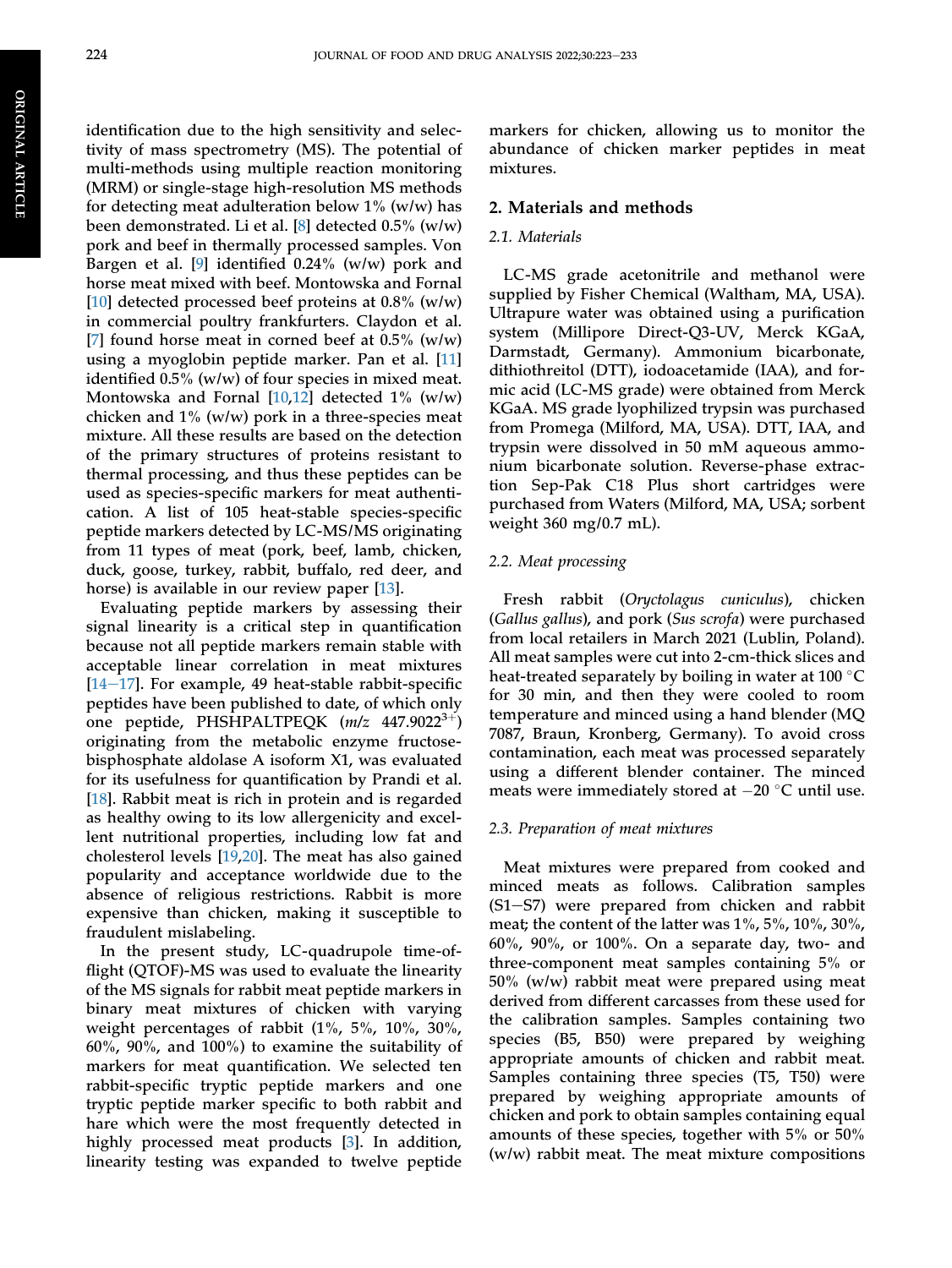are presented in Supplementary materials Table S1 (the Supplemental Content can be found here: [https://www.jfda-online.com/cgi/viewcontent.cgi?](https://www.jfda-online.com/cgi/viewcontent.cgi?filename=1&article=3403&context=journal&type=additional&preview_mode=1) fi[lename](https://www.jfda-online.com/cgi/viewcontent.cgi?filename=1&article=3403&context=journal&type=additional&preview_mode=1)=[1](https://www.jfda-online.com/cgi/viewcontent.cgi?filename=1&article=3403&context=journal&type=additional&preview_mode=1)&[article](https://www.jfda-online.com/cgi/viewcontent.cgi?filename=1&article=3403&context=journal&type=additional&preview_mode=1)=[3403](https://www.jfda-online.com/cgi/viewcontent.cgi?filename=1&article=3403&context=journal&type=additional&preview_mode=1)&[context](https://www.jfda-online.com/cgi/viewcontent.cgi?filename=1&article=3403&context=journal&type=additional&preview_mode=1)=[journal](https://www.jfda-online.com/cgi/viewcontent.cgi?filename=1&article=3403&context=journal&type=additional&preview_mode=1)&[type](https://www.jfda-online.com/cgi/viewcontent.cgi?filename=1&article=3403&context=journal&type=additional&preview_mode=1)= [additional](https://www.jfda-online.com/cgi/viewcontent.cgi?filename=1&article=3403&context=journal&type=additional&preview_mode=1)&[preview\\_mode](https://www.jfda-online.com/cgi/viewcontent.cgi?filename=1&article=3403&context=journal&type=additional&preview_mode=1)=[1\)](https://www.jfda-online.com/cgi/viewcontent.cgi?filename=1&article=3403&context=journal&type=additional&preview_mode=1).

## 2.4. Homogenization

All samples (0.3 g) were homogenized in 1 mL 100 mM ammonium bicarbonate using a laboratory ball homogenizer (Mini-Mill Pulverisette 23, Fritsch GmbH, Idar-Oberstein, Germany) with 5-mmdiameter balls. The grinding bowl oscillated at 3000 oscillations/min for two cycles of 1 min. The homogenates were dried under vacuum using a miVac Duo concentrator (Genevac Ltd., Ipswich, UK).

### 2.5. In-solution trypsin digestion

Dried samples (5 mg) were rehydrated for 1 h in 50 mM ammonium bicarbonate (100  $\mu$ L), and then the proteins were reduced with 200 mM DDT at 56 -C for 1 h and alkylated using 200 mM IAA for 30 min in the dark at room temperature. The remaining IAA was neutralized by adding 200 mM DTT and incubated at room temperature for 30 min. Next, the samples were digested in ammonium bicarbonate solution containing  $0.083 \mu g/\mu L$  trypsin at 37  $\,^{\circ}$ C for 18 h, and then the insoluble materials, salts, and excess reagents were removed by reversephase solid-phase extraction using Sep-Pak C18 Plus cartridges. The column was equilibrated with solvent B (65% acetonitrile, 35% Milli-Q water, and 0.1% formic acid), and then with solvent A (98% Milli-Q water, 2% acetonitrile, and 0.1% formic acid). The digested sample was added to the cartridge, washed with solvent A, and then the peptides were eluted with solvent B. The purification solvents were removed under vacuum using the miVac Duo concentrator. Prior to LC-QTOF-MS analysis, the dried peptides were reconstituted with 5% acetonitrile in Milli-Q water containing 0.1% formic acid.

# 2.6. LC-QTOF-MS analysis

LC-QTOF-MS analyses were performed using a high-performance liquid chromatograph (1290 Infinity, Agilent Technologies, Santa Clara, CA, USA) coupled to an accurate mass QTOF mass spectrometer (6550 iFunnel, Agilent Technologies) equipped with a ion source (Jet Stream, Agilent Technologies). The chromatographic separations were conducted using an RRHD Eclipse Plus analytical column (Agilent Technologies;  $2.1 \times 150$  mm, 1.8 µm) at a flow rate of 0.3 mL/min. The mobile phases were 0.1% formic acid in water (A) and 0.1% formic acid in acetonitrile (B). The gradient elution program was as follows:  $0-2$  min, 3% B; 2-40 min, to 35% B; 40-45 min, to 40% B; 45–50 min, to 90% B; 50–55 min, 90% B; and a 5 min post-run at 3% B. The injection volume was 10 mL and the column temperature was maintained at  $40\,$   $^\circ$ C. The mass spectrometer was operated in positive electrospray ionization mode  $(ESI+)$  with the following settings: ion source gas,  $N_2$ ; ion source gas temperature,  $250$  °C; ion source gas flow rate, 14 L/min; nebulizer pressure, 35 psi; sheath gas temperature, 250 °C; sheath gas flow rate, 11 L/min; and capillary voltage, 3500 V. The nozzle voltage was 1000 V and the fragmentor voltage was 400 V. Positive ions were acquired in the range  $100-1700$ m/z in MS scan mode and in auto MS/MS mode; for MS scan mode the scan rate was 1.5 scans/s and for the auto MS/MS mode scan rates of 9 scans/s for MS and 7 scans/s for MS/MS were applied. Internal mass calibration was enabled by using the reference ions at m/z 121.0509 and 922.0098. The data were recorded with Agilent MassHunter Data Acquisition B.09.00 software and processed using Agilent MassHunter Qualitative Analysis B.07 software (Agilent Technologies). Peptide annotations were performed by MS/MS ions matching using Spectrum Mill MS Proteomics Workbench (Agilent Technologies) with the following parameters: trypsin enzyme; NCBI protein database (76640 entries for Gallus gallus and 53133 entries for Oryctolagus cuniculus, downloaded on March 26, 2021); two missed cleavages; 5 ppm precursor ion mass tolerance; 50 ppm product ion mass tolerance; maximum  $6+$  precursor charge; and carbamidomethylation as fixed modification. The results were validated at 1.2% of the false discovery rate across each LC run using Spectrum Mill Auto Thresholds Strategy and Peptide Mode.

#### 2.7. Linearity evaluation

Linearity studies were based on the peak areas of the extracted ion chromatograms for the marker peptides. Protein digests of the binary meat mixtures containing various amounts of rabbit and chicken at the concentrations of 1:99, 5:95, 10:90, 30:70, 60:40, 90:10 and 100:1 (rabbit: chicken w/w) were analyzed in triplicate. Calibration curves were generated for 10 rabbit-specific tryptic peptide markers and one tryptic peptide marker specific to both rabbit and hare. In addition, 12 tryptic peptides were selected for chicken meat. Linearity was assessed by evaluating the correlation coefficients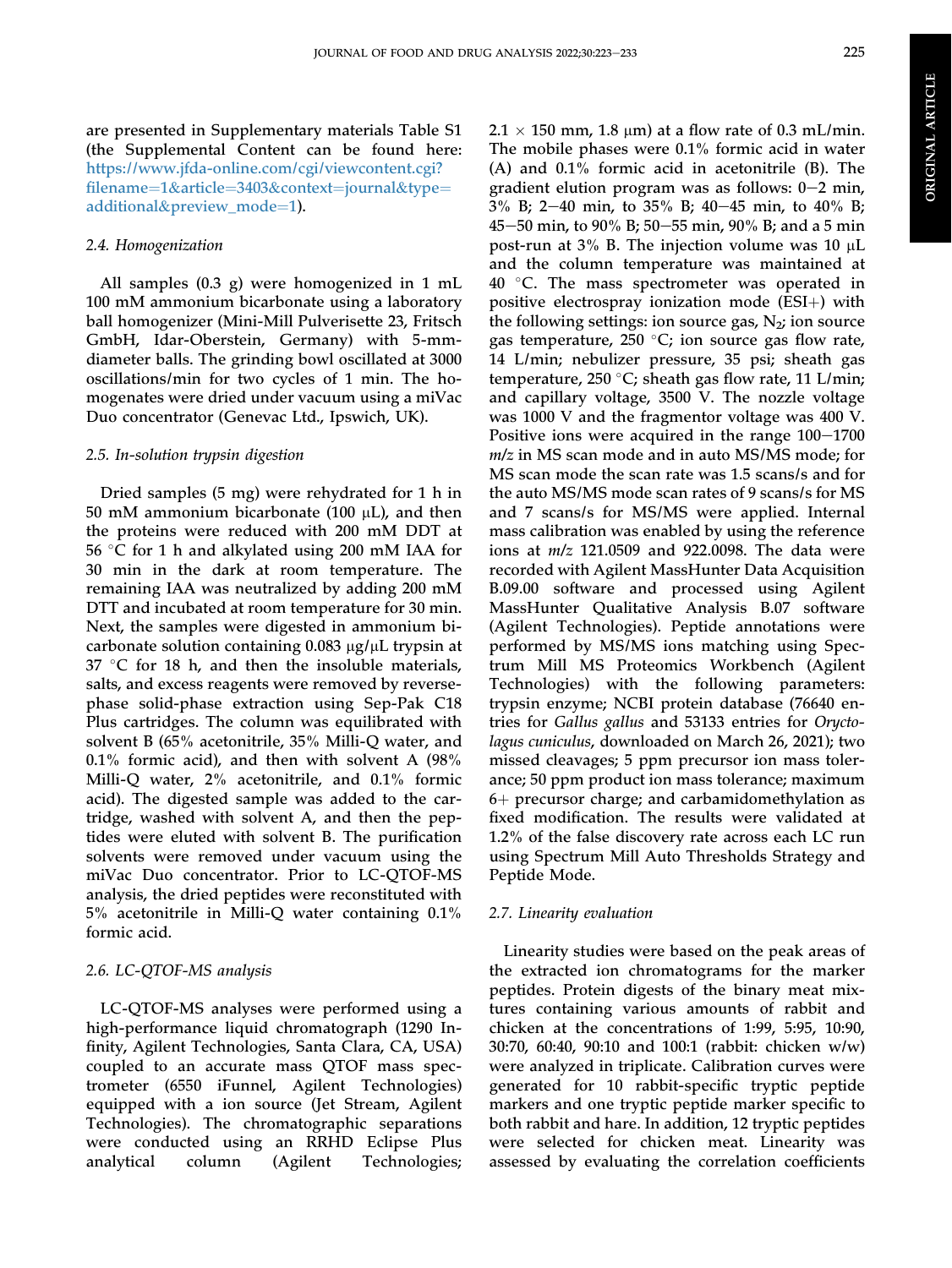$(R<sup>2</sup>)$  and by analyzing the residuals. The acceptance criterion for the correlation coefficients was set at 0.97 for  $R^2$ . The limit of detection (LOD) and the limit of quantification (LOQ) were determined for peptides which met the acceptance criterion for linearity. LOD and LOQ were calculated based on signal-to-noise ratios of 3 and 10, respectively.

### 2.8. Stability of marker peptides

Short-term stability of samples was assessed by comparing peptide signals obtained for freshly prepared samples and for samples stored for 24 h at 10  $^{\circ}$ C. Evaluations were conducted on the 1% and 100% (w/w) rabbit meat samples.

Long-term stability of the  $1\%$  and  $100\%$  (w/w) rabbit meat samples was assessed by comparing peptide signals in freshly prepared samples to these obtained for samples stored for 7 days at  $-20$  °C.

<span id="page-4-0"></span>Stability was calculated according to Eq. [\(1\)](#page-4-0).

Stabilityð%Þ ¼100 Peptide marker peak area at 24 h 7 days Peptide marker peak area at 0 h 100% ð1Þ

#### 3. Results and discussion

#### 3.1. Selection of peptides

Ten rabbit-specific peptides and one tryptic peptide marker specific to both rabbit and hare were selected to evaluate their usefulness for quantifying rabbit meat content. We chose the top eleven heatstable tryptic peptide markers confirmed previously by us in complex meat matrix samples of highly processed sterilized and roasted pâté-type products with a declared rabbit meat content [[3\]](#page-10-2). For chicken meat, we selected tryptic peptides reported previously as suitable for chicken meat authentication [\[7](#page-10-6),[8,](#page-10-7)[10](#page-10-9),[12,](#page-10-11)[17](#page-11-3)[,18](#page-11-0),[21](#page-11-4)[,22](#page-11-5)] and experimentally confirmed in our laboratory (i.e., were detected in complex meat matrix samples from products with declared chicken meat content [[3\]](#page-10-2)). Theoretical isotopic masses and the amino acid sequences of the selected for study peptides along with the protein names and NCBI protein accession numbers are presented in Table S2 in Supplementary materials.

All the selected peptide markers were detected in the analyzed meat mixtures using bottom-up LC-QTOF-MS/MS method with a retention time of  $\pm 0.2$  min and an accurate peptide mass error of  $<$ 5 ppm. For the calibration samples (S1–S7), MS/ MS ions were confirmed by Spectrum Mill extraction and search algorithms with scored peak intensity in the range of  $62.3-100\%$  [\(Table 1\)](#page-5-0). Chromatograms of the eleven selected heat-stable peptides for rabbit (including one for both rabbit and hare) and the twelve selected heat-stable peptides for chicken present in thermally processed binary meat mixtures (B50) are shown in [Fig. 1](#page-6-0).

## 3.2. Assessment of specificity

All the 23 tryptic peptide markers were checked for their suitability for differentiating rabbit and chicken meat. BLAST verification (accessed 2 May 2021) showed that of the 11 rabbit and 12 chicken markers, 2 and 8 peptides, respectively, were present in proteins from other species, of which 1 and 7 peptides, respectively, showed homologies to other consumed species. The benefit of including in the methods peptides that show homology to closelyrelated species in addition to species-specific peptides is to increase the reliability of detecting a particular meat, especially when present at low amounts in complex food mixes. These peptides can be considered as a supporting peptides that together with species specific peptides enhance species detection. The Clustal Omega protein multiple sequence alignment of the corresponding peptides and their homologies with other consumed species are shown in Figure S1 (Supplementary materials). The list of homologies is given in Supplementary materials (Tables S3 and S4). Finally, we confirmed 10 out of 11 and 5 out of 12 tryptic peptides as rabbit- and chicken-specific markers, respectively, i.e. they are not present in proteins of other commonly consumed species.

Our verification of chicken meat is consistent with the experimental and BLAST verification of 40 amino-acid sequences for chicken meat presented by Häfner et al.  $[23]$  $[23]$  $[23]$ . Out of 40 chicken peptides, 23 showed homologies to other consumed species according to the NCBI protein database and seven showed homologies to those confirmed experimentally. None of the 40 chicken peptides were detected in rabbit meat by experimental and BLAST verification.

To confirm the utility of the 23 selected peptides for distinguishing rabbit and chicken experimentally, the presence of each peptide in pure chicken and rabbit meat was checked. None of the rabbit peptides were detected in chicken proteins and none of the chicken peptides were detected in rabbit proteins by experimental and BLAST verification, showing that all the selected peptides can be used as markers for unambiguous LC-MS/MS discrimination of rabbit from chicken meat.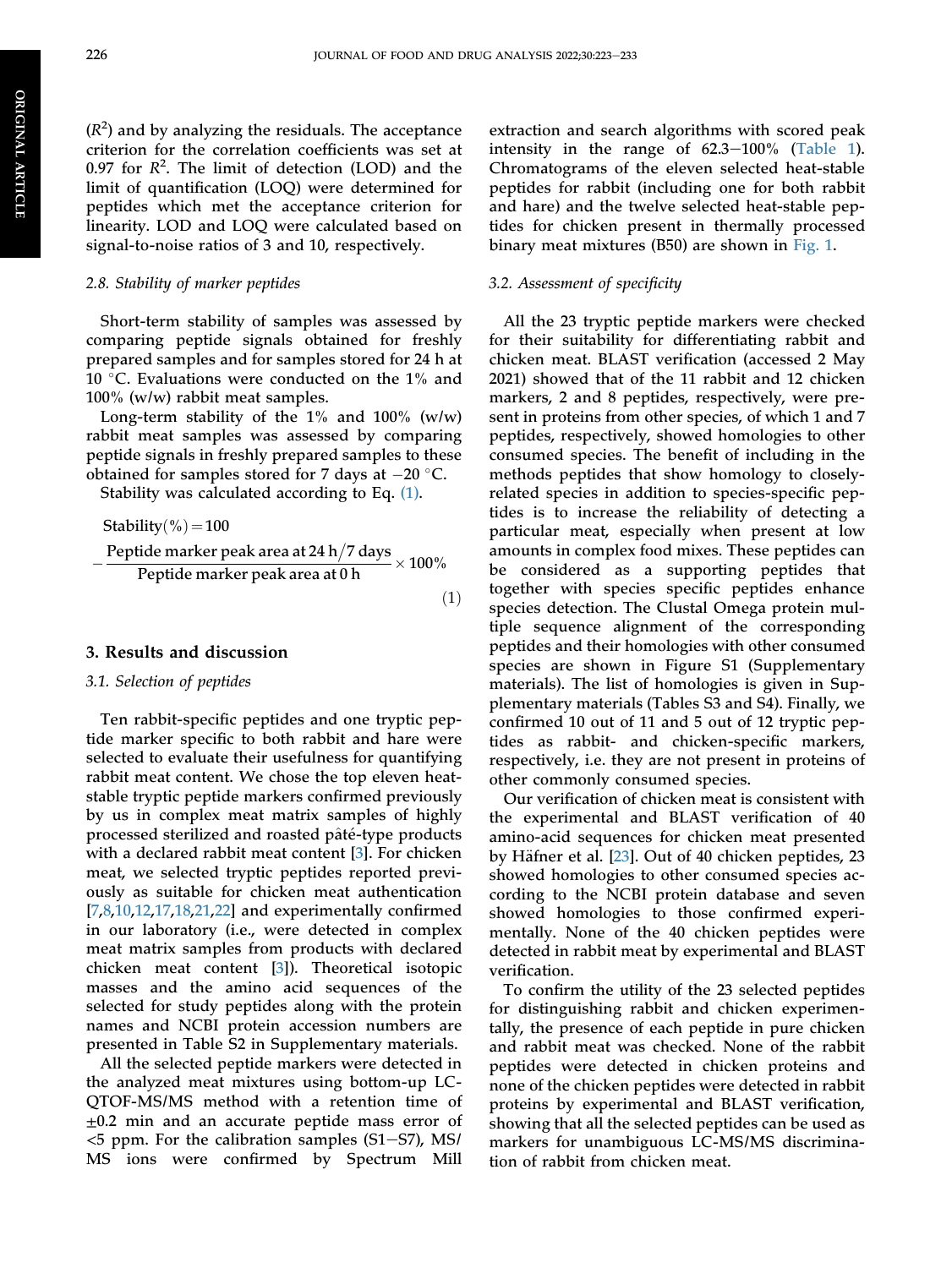| Peptide sequence                    | Formula                         | $tR \pm SD$ (min) | Observed $(m/z)$<br>Average $\pm$ SD | Theoretical<br>(m/z) | SPI $(\% )$    | Regression equation           | $R^2$  |
|-------------------------------------|---------------------------------|-------------------|--------------------------------------|----------------------|----------------|-------------------------------|--------|
| Rabbit                              |                                 |                   |                                      |                      |                |                               |        |
| <b>PHSHPALTPEOK</b>                 | $C_{59}H_{92}N_{18}O_{18}$      | $3.68 + 0.05$     | $447.9037 + 0.00028$                 | 447.9022             | $70.9 - 92.0$  | $y = 137313x + 515737$        | 0.9919 |
| <b>SSVFVADPK</b>                    | $C_{43}H_{68}N_{10}O_{14}$      | $11.82 \pm 0.06$  | $475.2544 \pm 0.00018$               | 475.2533             | $77.7 - 94.1$  | $y = 113945x + 351583$        | 0.9902 |
| <b>GDEVFTVTEGR</b>                  | $C_{51}H_{80}N_{14}O_{20}$      | $14.88 \pm 0.04$  | $605.2936 \pm 0.00020$               | 605.2918             | $67.7 - 89.5$  | $y = 10833x + 121119^a$       | 0.9206 |
| <b>AFFGHYLYEVAR</b>                 | $C_{72}H_{97}N_{17}O_{17}$      | $22.55 \pm 0.05$  | $491.5820 + 0.00016$                 | 491.5828             | $63.5 - 77.0$  | $y = 22013x + 137309^a$       | 0.9809 |
| <b>LOLYSOFLGK</b>                   | $C_{57}H_{89}N_{13}O_{15}$      | $23.35 \pm 0.08$  | 598.8380 $\pm$ 0.00022               | 598.8377             | $76.3 - 82.4$  | $y = 19797x + 18200^{\circ}$  | 0.9912 |
| <b>ALVFOPVTELONOTDFEHR</b>          | $C_{101}H_{154}N_{28}O_{32}$    | $25.10 \pm 0.04$  | $758.0524 \pm 0.00008$               | 758.0509             | $73.1 - 95.3$  | $y = 16588x + 331888$         | 0.9449 |
| TLAFLFSGAQTGEEGGGGGK                | $C_{82}H_{126}N_{22}O_{29}$     | $25.34 \pm 0.09$  | $942.4628 \pm 0.00015$               | 942.4609             | $73.6 - 90.3$  | $y = 24823x + 26024^a$        | 0.8982 |
| <b>VLAAFSEGLNHLDNLK<sup>b</sup></b> | $C_{78}H_{125}N_{21}O_{24}$     | $24.35 \pm 0.06$  | $580.9837 + 0.00015$                 | 580.9813             | $77.9 - 96.5$  | $y = 17241x + 242155^{\circ}$ | 0.9555 |
| EFNAETFTFHADIC*TLPETER              | $C_{111}H_{162}N_{28}O_{38}S$   | $25.87 \pm 0.10$  | $843.3874 \pm 0.00026$               | 843.3852             | $89.2 - 93.6$  | $y = 6979.9x + 50049^a$       | 0.8727 |
| <b>TLAFLFTGTAAAEAEGGGK</b>          | $C_{81}H_{126}N_{20}O_{27}$     | $27.71 \pm 0.08$  | $906.4637 + 0.00032$                 | 906.4626             | $71.4 - 100.0$ | $y = 23487x + 1295142$        | 0.7038 |
| <b>VLAAFSEGLSHLDNLK</b>             | $C_{77}H_{124}N_{20}O_{24}$     | $25.43 \pm 0.05$  | $571.9792 + 0.00017$                 | 571.9777             | $82.4 - 96.8$  | $y = 16208x + 69286^a$        | 0.9722 |
| Chicken                             |                                 |                   |                                      |                      |                |                               |        |
| <b>ALGONPTNAEINK<sup>c</sup></b>    | $C_{57}H_{96}N_{18}O_{21}$      | $9.23 + 0.04$     | $685.3582 + 0.00043$                 | 685.3571             | $72.2 - 92.0$  | $y = 308683x - 2319322$       | 0.8442 |
| VAGAALPC*APAVK                      | $C_{54}H_{93}N_{15}O_{15}S$     | $15.13 \pm 0.08$  | $612.8343 \pm 0.00035$               | 612.8314             | $75.3 - 96.9$  | $y = 31186x - 232982$         | 0.8486 |
| <b>AFEEAAEHFOPYVK<sup>c</sup></b>   | $C_{78}H_{108}N_{18}O_{23}$     | $17.92 \pm 0.05$  | $555.9375 + 0.00028$                 | 555.9351             | $70.8 - 94.3$  | $y = 29597x - 305454$         | 0.8367 |
| <b>IGIFTEDEEVSGR</b>                | $C_{62}H_{98}N_{16}O_{24}$      | $19.71 \pm 0.06$  | $726.3571 \pm 0.00016$               | 726.3542             | $72.0 - 96.1$  | $y = 36093x + 491279$         | 0.7249 |
| <b>MTEEEVEELMK<sup>c</sup></b>      | $C_{56}H_{94}N_{12}O_{23}S_2$   | $20.59 + 0.07$    | $684.3081 + 0.00026$                 | 684.3071             | $75.4 - 94.3$  | $y = 207722x - 463178$        | 0.9820 |
| <b>EPADAMAAGAVEASFK<sup>c</sup></b> | $C_{67}H_{105}N_{17}O_{24}S$    | $20.59 \pm 0.06$  | $782.8714 + 0.00027$                 | 782.8692             | $74.0 - 97.8$  | $y = 40202x + 49632$          | 0.9813 |
| <b>DLFDPVIODR<sup>c</sup></b>       | $C_{54}H_{84}N_{14}O_{18}$      | $23.20 \pm 0.05$  | $609.3134 + 0.00025$                 | 609.3117             | $74.0 - 94.4$  | $y = 143644x - 612558$        | 0.9831 |
| <b>LDVPISGEPAPTVTWK</b>             | $C_{79}H_{124}N_{18}O_{24}$     | $24.05 \pm 0.04$  | $855.4607 + 0.00029$                 | 855.4590             | $75.9 - 96.7$  | $y = 17837x - 147339$         | 0.8818 |
| <b>TSDVDSVFFIR</b>                  | $C_{58}H_{88}N_{14}O_{19}$      | $25.20 \pm 0.05$  | $643.3271 \pm 0.00024$               | 643.3248             | $70.5 - 98.9$  | $y = 20859x - 106094$         | 0.8980 |
| <b>GEMLDLQHGSLFLK<sup>c</sup></b>   | $C_{71}H_{114}N_{18}O_{21}S$    | $24.63 \pm 0.06$  | $529.9471 + 0.00015$                 | 529.9448             | $62.3 - 86.5$  | $y = 155873x + 161071$        | 0.9909 |
| <b>DOGTFEDFVEGLR<sup>c</sup></b>    | $C_{66}H_{97}N_{17}O_{24}$      | $28.25 + 0.05$    | 756.8544 $\pm$ 0.00025               | 756.8519             | $72.1 - 91.8$  | $y = 200739x - 1210734$       | 0.9884 |
| LAMOEFMVLPVGAASFHDAMR               | $C_{103}H_{161}N_{27}O_{28}S_3$ | $32.12 \pm 0.06$  | $774.3813 \pm 0.00033$               | 774.3795             | $77.0 - 94.2$  | $y = 295527x - 338945$        | 0.8996 |

<span id="page-5-0"></span>Table 1. Linearity evaluation results for twenty-three heat-stable peptide markers for rabbit and chicken meat. The peptides with  $R^2 > 0.97$  are in bold.

 $\overline{C^*}$  – carbamidomethylated cysteine; tR – retention time; SD – standard deviation; SPI – scored peak intensity; <sup>a)</sup> linearity range (5%–100%); <sup>b)</sup> also occurs in hare; <sup>c)</sup>also occurs in usually consumed species; see Table S1 (Supplementary materials).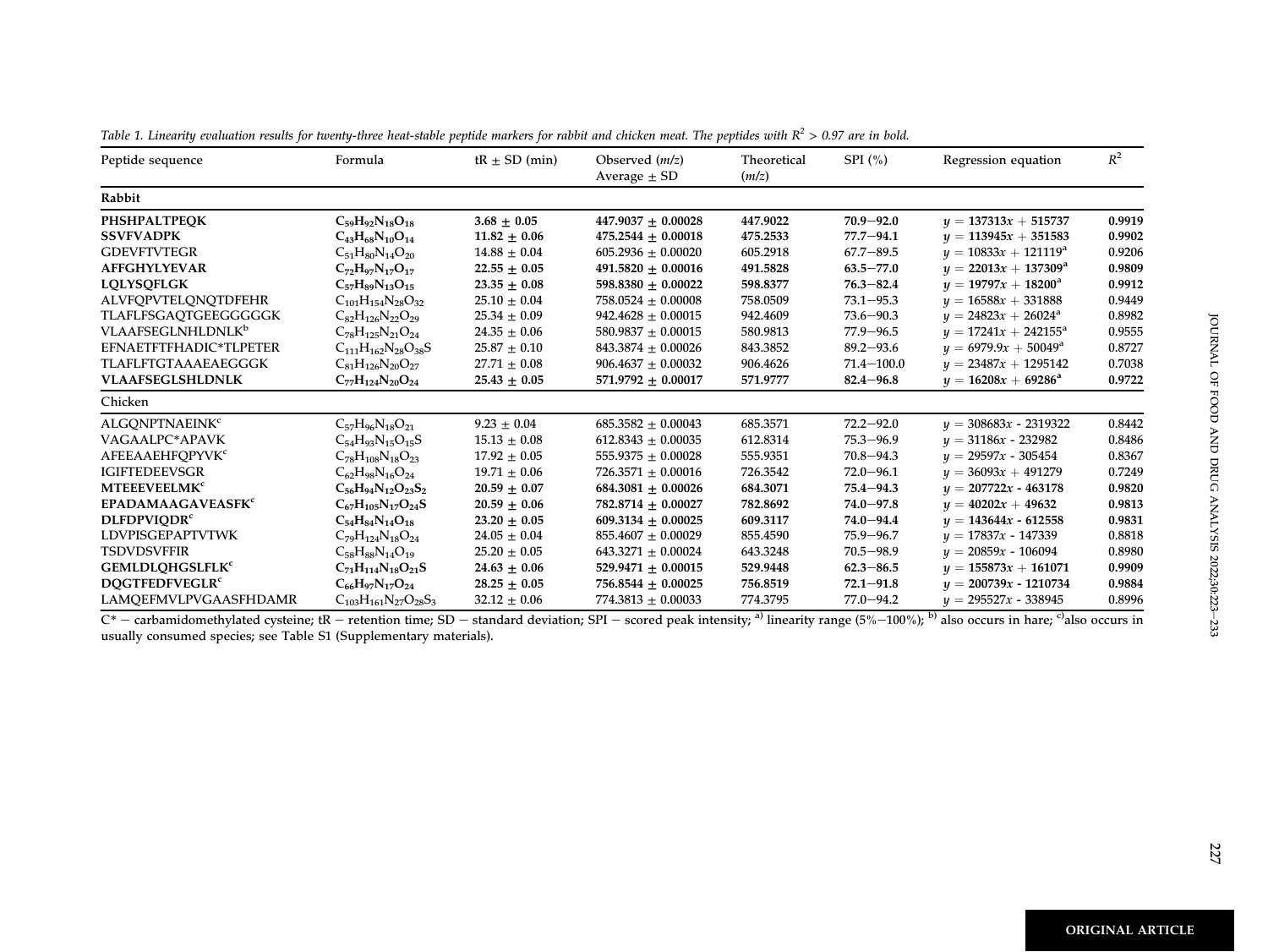<span id="page-6-0"></span>

#### 3.3. Evaluation of peptide marker linearity

The correlation between the peak area of the most abundant MS ion of each peptide and the percentage concentration of meat was evaluated in the range of  $1\%$ –100% (w/w) and  $10\%$ –99% (w/w) meat content for rabbit and chicken, respectively. However, for the six rabbit-specific peptides, GDEVFTVTEGR  $(m/z \ 605.2918^{2+})$ , AFFGHYLYE-VAR  $(m/z \quad 491.5828^{3+})$ , LQLYSQFLGK  $(m/z \quad 191.5828^{3+})$ 598.8377 2 þ), TLAFLFSGAQTGEEGGGGGK (m/z 942.4609 2 þ), VLAAFSEGLNHLDNLK (m/z 580.9813<sup>3+</sup>), and EFNAETFTFHADICTLPETER  $(m/z)$ 843.3852 $3+$ ), and for the one tryptic peptide for both rabbit and hare, VLAAFSEGLSHLDNLK (m/z  $571.9777^{3+}$ ), linear regression was fitted over the range  $5\% - 100\%$  (w/w). We did not detect these seven tryptic peptides in calibration samples (S1) containing 1% rabbit meat. The results are summarized in [Table 1](#page-5-0). Five of the 11 peptides for rabbit meat and five of the 12 peptides for chicken meat showed good linearity, with  $R^2$  coefficients exceeding 0.97. The highest  $R^2$  values were found for the rabbit peptide, PHSHPALTPEQK (m/z  $447.9022^{3+}$ ), derived from metabolic enzyme fructose-bisphosphate aldolase A isoform X1, and for the chicken peptide, GEMLDLQHGSLFLK (m/z 529.9448<sup>3+</sup>), derived from the L-lactate dehydrogenase A chain. Extracted ion chromatograms and calibration curves for these peptides are presented in [Fig. 2.](#page-7-0) Calibration curves for the remaining rabbit and chicken peptides with  $R^2 > 0.97$  are presented in the Supplementary materials (Figure S2).

Of the rabbit peptides evaluated in this study, only PHSHPALTPEQK  $(m/z 447.9022^{3+})$  has previously been used for quantifying rabbit meat. Prandi et al. [[18\]](#page-11-0) quanti fied the amount of rabbit meat (in  $\%$ , w/w) in Bolognese sauce samples using PHSHPALTPEQK with a mass label of  $447.8$  ( $m/z$ ) and selected reaction monitoring transitions  $447.8 \rightarrow 234.8$  and  $447.8 \rightarrow 314.0$  as a rabbit-specific marker with a linear regression fitting of  $R^2 = 0.931$ , and LOD and LOQ values of 1.8% (w/w) and 5.5% (w/w), respectively. Of the five rabbit-speci fic peptides with  $R^2 > 0.97$ , three (PHSHPALTPEQK (m/z 447.9022<sup>3+</sup>); SSVFVADPK  $(m/z \ 475.2533^{2+})$ , and AFFGHYLYEVAR  $(m/z\ 491.5828^{3+})$ ) were identified by us previously as the most reliable heat-stable markers for detecting rabbit meat in highly processed meat products [\[3](#page-10-2)].

All five rabbit-specific peptides with  $R^2 > 0.97$ were shown in the present study to have high quantitative potential, and thus can be used to detect rabbit meat at low concentrations. Their LOD and LOQ values were as follows: 0.43% and 1.44%

peptides for chicken are shown in green.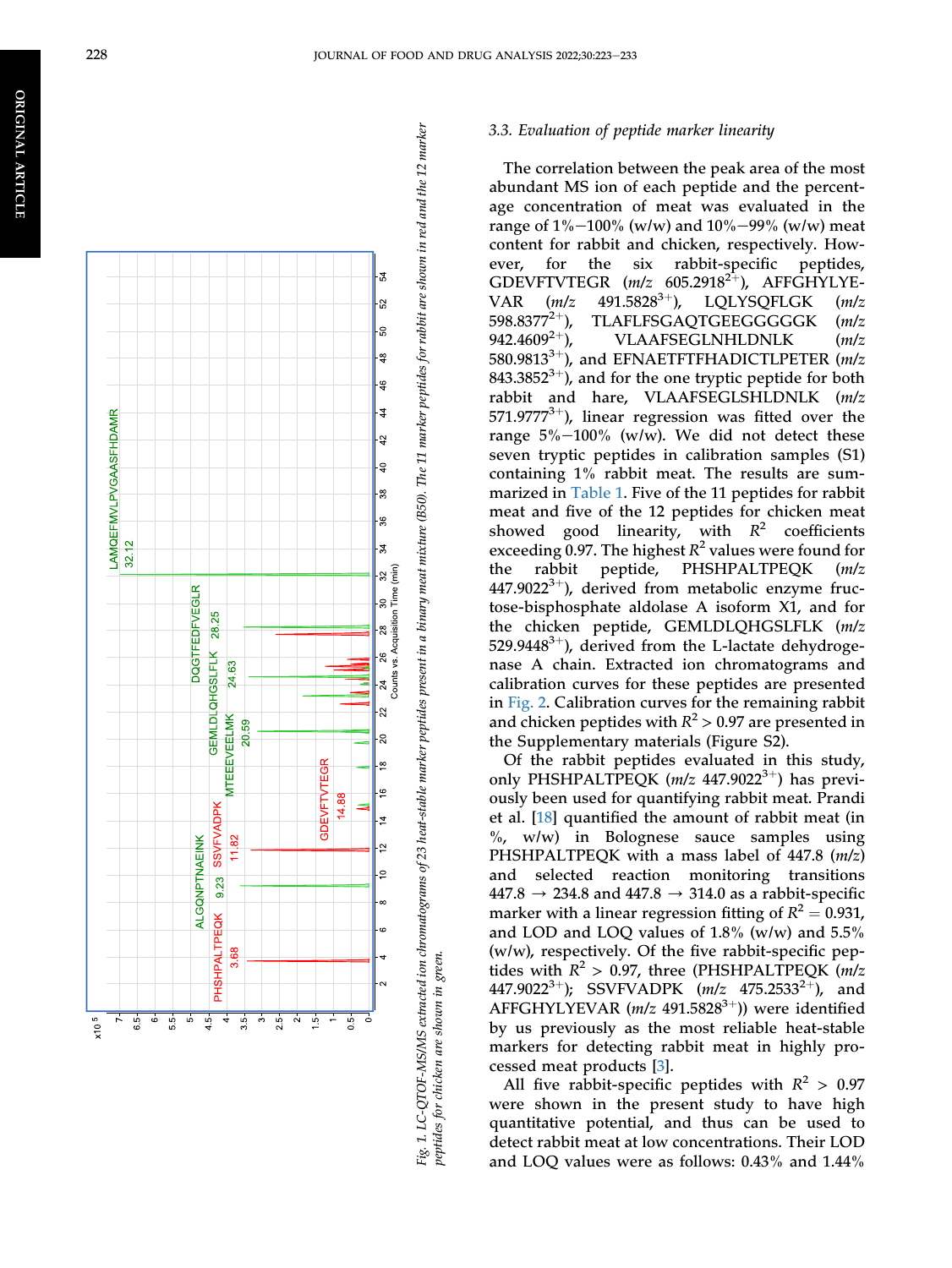**I. PHSHPALTPEQK (***m/z* **447.90223+)**

<span id="page-7-0"></span>

# **II. GEMLDLQHGSLFLK (***m/z* **529.94483+)**



Fig. 2. Extracted ion chromatograms (a) and calibration curves (b) for (I) the rabbit peptide PHSHPALTPEQK (m/z  $447.9022^{3+}$ ) and (II) the chicken peptide GEMLDLQHGSLFLK (m/z 529.9448<sup>3+</sup>).

229

ORIGINAL ARTICLE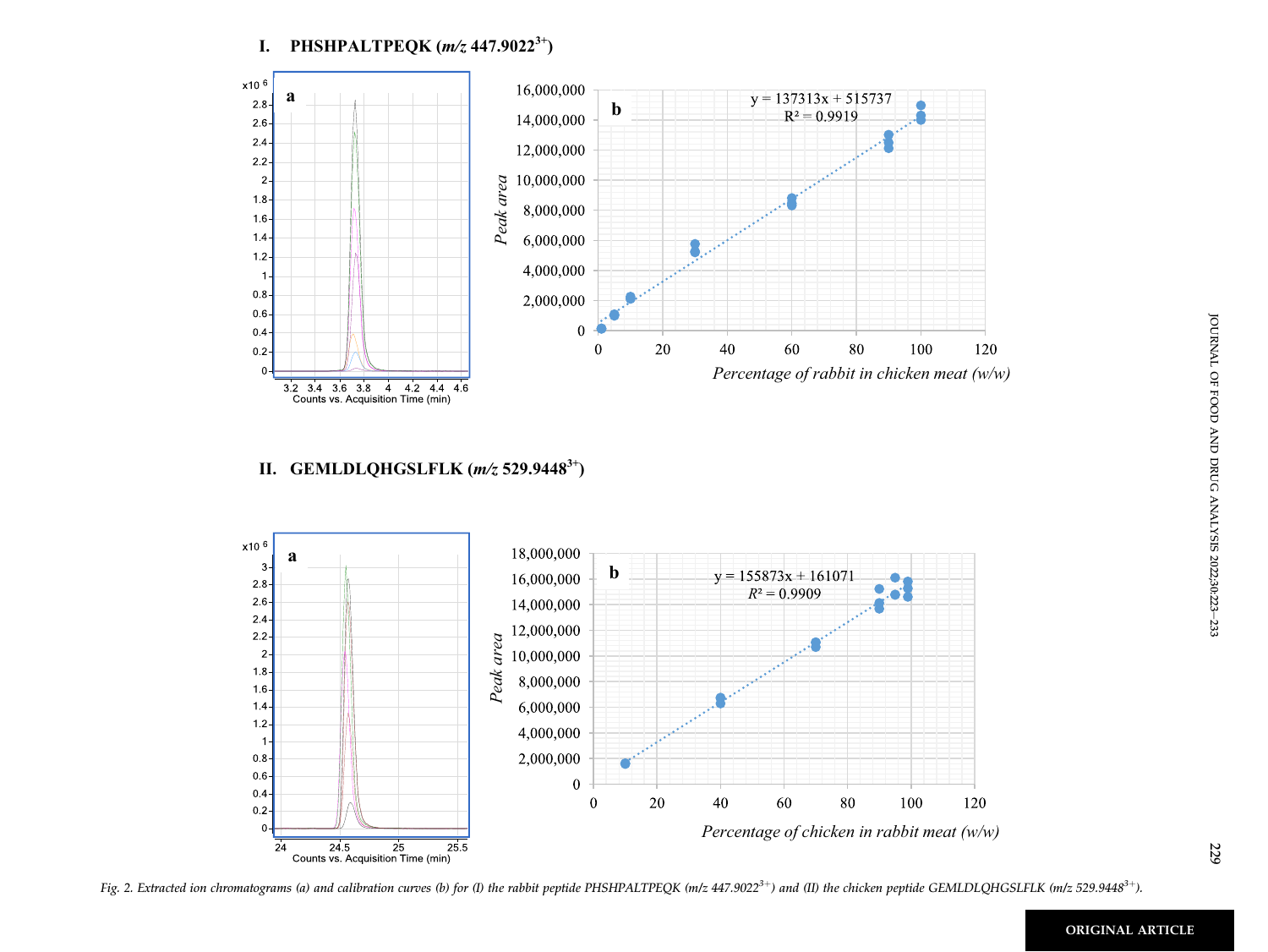[w/w] (PHSHPALTPEOK  $(m/z 447.9022^{3+})$ ); 1.07% and 3.57% [w/w] (SSVFVADPK  $(m/z 475.2533^{2+})$ ); 1.81% and 6.02% [w/w] (AFFGHYLYEVAR (m/z 491.5828<sup>3+</sup>)); 1.87% and 6.25% [w/w] (LQLYSQFLGK  $(m/z \ 598.8377^{2+})$ ; and 1.91% and 6.38% [w/w] (VLAAFSEGLSHLDNLK  $(m/z 571.9777^{3+})$ ).

Of the chicken peptides evaluated in the current study, five  $((MTEEVEELMK (m/z 684.3071<sup>2+</sup>))$ derived from myosin light chain 1/3, EPADAMAA-GAVEASFK ( $m/z$  782.8692<sup>2+</sup>) derived from pyruvate kinase, DQGTFEDFVEGLR  $(m/z 756.8519^{2+})$  derived from myosin light chain 1, and LDVPISGE-PAPTVTWK  $(m/z \ 855.4590^{2+})$  and TSDVDSVFFIR  $(m/z 643.3248^{2+})$  derived from myosin-binding protein C, were previously verified by MRM transitions [\[12](#page-10-11),[17,](#page-11-3)[21](#page-11-4),[22](#page-11-5)]. Of these five peptides, three (EPADA-MAAGAVEASFK  $(m/z$  782.8692<sup>2+</sup>), LDVPISGE-PAPTVTWK  $(m/z \ 855.4590^{2+})$ , and DQGTFEDFVEGLR  $(m/z$  756.8519<sup>2+</sup>)) were previously used for absolute quantification (AQUA) of the abundance of chicken proteins in highly processed meat products [\[12](#page-10-11),[22\]](#page-11-5). The MRM transitions from the literature are presented in [Table 2](#page-8-0). Of the five chicken peptides listed in [Table 2,](#page-8-0) we found that three ((MTEEEVEELMK  $(m/z \ 684.3071^{2+})$ , EPADA-MAAGAVEASFK  $(m/z \ 782.8692^{2+})$ , and MAAGAVEASFK  $(m/z$  782.8692<sup>2+</sup>), and DQGTFEDFVEGLR  $(m/z \ 756.8519^{2+})$ ) were good candidate peptides for the quantification of chicken meat, with  $R^2$  coefficients above 0.97.

The chicken peptide, GEMLDLQHGSLFLK (m/z 794.930<sup>2+</sup>), derived from L-lactate dehydrogenase A

chain, had the highest linear fitting in the current study and was previously used for the detection of chicken proteins at 0.5% (w/w) in three-component meat mixtures in highly processed meat products [\[8](#page-10-7)].

# 3.4. Stability

The stability test results of five rabbit-specific peptide markers with  $R^2 > 0.97$  in binary meat mixtures for low  $(1\%$ , w/w) and high  $(100\%$ , w/w) rabbit meat content samples are shown in [Table 3.](#page-8-1) All peptide markers remained stable through the study period. For short-term stability, the change in the MS signal was in the range of  $-4.93\%$  to 8.75% and  $-1.86\%$  to 5.09% for low and high rabbit meat content samples, respectively. For long-term stability, the change in the MS signal was in the range of  $-22.76\%$  to 3.06% and  $-17.93\%$  to 3.81% for low and high rabbit meat contents, respectively. The peptide LQLYSQFLGK ( $m/z$ , 598.8377<sup>2+</sup>) originating from glutathione S-transferase Mu 1, showed the poorest stability at a low rabbit meat content, with a loss of signal intensity of approximately 22% after storage for 7 days at  $-20$  °C. The acceptance criteria set as < 10% for the short-term stability met all five peptides, and <15% for the long-term stability did not meet only LQLYSQFLGK. When it is to be included in the developed methods the use of a stable isotopelabelled standard is highly recommended if laboratory analysis throughputs does not allow the

<span id="page-8-0"></span>Table 2. MRM transitions for rabbit and chicken peptides obtained from the literature.

| <b>Species</b> | Peptide                 | Precursor<br>ion $m/z$ | Product ion $m/z$                           | <b>AOUA</b> | <b>LOD</b><br>(w/w) | LOO<br>(w/w)             | Ref.              |
|----------------|-------------------------|------------------------|---------------------------------------------|-------------|---------------------|--------------------------|-------------------|
| Rabbit         | PHSHPALTPEOK            | 447.8                  | 234.8, 314.0                                |             | 1.8%                | 5.5%                     | $[18]$            |
| Chicken        | <b>MTEEEVEELMK</b>      | 684.3                  | 1236.6, 1135.5, 1006.5, 887.4, 748.4, 649.3 |             |                     | $\overline{\phantom{0}}$ | $\left[21\right]$ |
|                | <b>EPADAMAAGAVEASFK</b> | 782.9                  | 1152.6, 950.5, 879.5, 808.4, 581.3          |             | $1\%$               |                          | [12, 17]          |
|                | <b>LDVPISGEPAPTVTWK</b> | 855.5                  | 1172.6, 899.5, 731.4, 1085.6, 434.2         |             | $1\%$               | $\qquad \qquad -$        | [12, 17]          |
|                | <b>TSDVDSVFFIR</b>      | 643.3                  | 1097.6, 883.5, 582.3, 982.5, 681.4, 435.3   |             |                     |                          | [17]              |
|                | <b>DOGTFEDFVEGLR</b>    | 756.9                  | 1111.5, 964.5, 835.4, 720.4, 474.3, 244.1   |             | $0.5\%$             |                          | [21, 22]          |

 $AQUA - absolute \; quantification; \; LOD - limit \; of \; detection; \; LOQ - limit \; of \; quantification.$ 

<span id="page-8-1"></span>Table 3. Short- and long-term stability of five rabbit-specific peptides with  $R^2 > 0.97$  measured in samples at low (1%, w/w) and high (100%, w/w) rabbit meat contents.

| Peptide sequence $(m/z)$                   | $1\%$ rabbit meat (w/w)        |                            | 100% rabbit meat $(w/w)$       |                            |  |
|--------------------------------------------|--------------------------------|----------------------------|--------------------------------|----------------------------|--|
|                                            | Short-term<br>stability $[\%]$ | Long-term<br>stability [%] | Short-term<br>stability $[\%]$ | Long-term<br>stability [%] |  |
| PHSHPALTPEQK $(447.9022^{3+})$             | 1.31                           | $-7.07$                    | 5.09                           | $-6.48$                    |  |
| SSVFVADPK $(475.2533^{2+})$                | 8.75 <sup>a</sup>              | 3.06 <sup>a</sup>          | 0.91                           | $-1.57$                    |  |
| AFFGHYLYEVAR $(491.5828^{3+})$             | $-4.93^{\rm a}$                | $-8.27$ <sup>a</sup>       | $-1.86$                        | 3.81                       |  |
| LQLYSQFLGK $(598.8377^{2+})$               | 2.24 <sup>a</sup>              | $-22.76^{\circ}$           | 2.09                           | $-17.93$                   |  |
| VLAAFSEGLSHLDNLK (571.9777 <sup>3+</sup> ) | $-4.07a$                       | $-9.08a$                   | 1.54                           | $-6.32$                    |  |

<span id="page-8-2"></span><sup>a</sup> Evaluated at a rabbit meat content of  $5\%$  (w/w).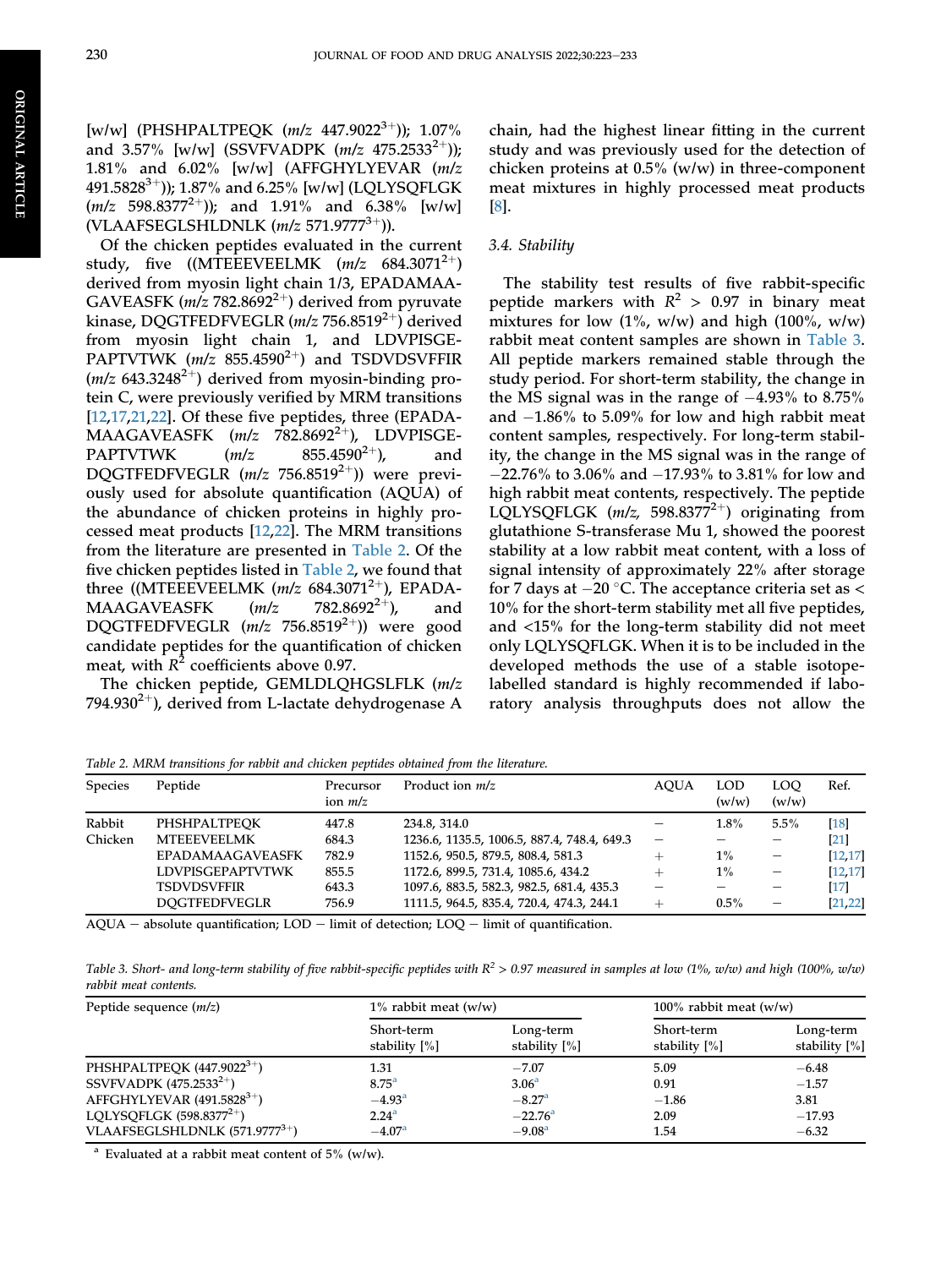**ORIGINAL ARTICLE** ORIGINAL ARTICLE

analyze samples on the day of sample preparation or as a mitigation plan for mass spectrometer breakdown to compensate for signal loss.

# 3.5. Determination of the percentage of rabbit and chicken meat in two- and three-component meat mixtures

To demonstrate the applicability of the selected peptide markers for quantitative analysis, the percentage of rabbit and chicken meat content in two-  $(B5 - B50)$  and three-  $(T5 - T50)$  component meat mixture samples was determined. The samples were prepared in duplicate and analyzed with three replicate injections. The results and the mean  $\pm$  standard deviation are shown in [Table 4.](#page-9-0)

The method detected the percentage of rabbit and chicken meat with good accuracy in an acceptable range of  $80\% - 120\%$ . A less satisfactory accuracy was observed for mixture B5 containing 5% rabbit meat (for rabbit:  $3.54\% \pm 0.56$  instead of 5%, trueness 71%). In three (B5, B50, and T50) of the four meat mixtures analyzed, the average percentage of chicken meat detected was lower than the percentage actually added, whereas in the other meat mixture, the average percentage of chicken meat detected was higher. Higher values were obtained for mixture T5 (for chicken:  $56.11\% \pm 3.56$  instead of 47.50%, trueness 118%). Considering the rabbit meat content obtained by different peptides, the best accuracy was observed for rabbit-specific SSVFVADPK ( $m/z$ , 475.2533<sup>2+</sup>) peptide marker (for mixture B5:  $4.48\% \pm 0.15$  instead of 5%, trueness 90%, for mixture T5: 5.40%  $\pm$  0.65 instead of 5%, trueness 108%, for mixture B50:  $44.15\% \pm 1.21$ instead of 50%, trueness 88%, for mixture T50: 48.81%  $\pm$  1.73 instead of 50%, trueness 98%). In three

(AFFGHYLYEVAR  $(m/z, 491.5828^{3+})$ , LOLYSOFLGK  $(m/z, 598.8377^{2+})$ , VLAAFSEGLSHLDNLK  $(m/z,$ 571.9777<sup>3+</sup>)) of the five rabbit-specific peptides analyzed, the percentage of rabbit meat detected was lower than the percentage actually added. The lowest values were obtained for rabbit-specific AFFGHYLYEVAR  $(m/z, 491.5828^{3+})$  peptide marker (for mixture B5: 3.12%  $\pm$  0.64 instead of 5%, trueness 62%, for mixture T5: 3.18%  $\pm$  0.75 instead of 5%, trueness 64%, for mixture B50: 38.31%  $\pm$  2.85 instead of 50%, trueness 77%, for mixture T50: 48.81%  $\pm$  1.73 instead of 50%, trueness 84%). Our results are in agreement with the results obtained by Prandi et al. [\[18](#page-11-0)]. Data for her group demonstrates the simultaneous detection and quantification of eight meat species in Bolognese sauce using species specific sequence approach. Of the 8 meat species analyzed, buffalo meat and red deer meat were found underestimated (1%  $\pm$  0.5 instead of 2%, trueness 50% and 2.3%  $\pm$  0.1 instead of 4%, trueness 58%), respectively [[18\]](#page-11-0). They found similar observation, when the absolute values were low (low % of meat species added), the error percentage became high. For higher values (higher % of meat species added), the trueness improved. To minimize difference in accuracy, the stable isotope-labelled peptides for the quantification are highly recommended. An earlier study by Sentandreu et al. [[22\]](#page-11-5) and Montowska and Fornal [[12\]](#page-10-11) has demonstrated the use of the AQUA stable isotope peptide approach.

The main limitation of our findings arises from the fact that the results are based on trypsin digests of two- and three ingredient mixtures prepared from heat-treated meats with no additives. More complex matrixes, such as trypsin-digested highly processed meat products (e.g., pâtés, sausages), containing a larger number of peptides may affect the accuracy of

<span id="page-9-0"></span>

|  |  |  |  |  |  |  |  |  | Table 4. Percentage content of rabbit and chicken meat determined in two- and three-component meat mixtures. |
|--|--|--|--|--|--|--|--|--|--------------------------------------------------------------------------------------------------------------|
|--|--|--|--|--|--|--|--|--|--------------------------------------------------------------------------------------------------------------|

| Peptide sequence $(m/z)$                           | B <sub>5</sub>               | T <sub>5</sub>               | <b>B50</b>         | <b>T50</b>         |  |
|----------------------------------------------------|------------------------------|------------------------------|--------------------|--------------------|--|
| Percentage (w/w) of rabbit meat added:             | $5.00\%$                     | $5.00\%$                     | 50.00%             | 50.00%             |  |
| PHSHPALTPEOK $(447.9022^{3+})$                     | $3.45\% + 0.52$              | $5.20\% + 0.19$              | $41.39\% + 4.80$   | $39.94\% \pm 1.70$ |  |
| SSVFVADPK $(475.2533^{2+})$                        | $4.48\%$ <sup>a</sup> + 0.15 | $5.40\%$ <sup>a</sup> + 0.65 | $44.15% + 1.21$    | $48.81\% \pm 1.73$ |  |
| AFFGHYLYEVAR $(491.5828^{3+})$                     | $3.12\%$ <sup>a</sup> ± 0.64 | $3.18\%$ <sup>a</sup> ± 0.75 | $38.31\% \pm 2.85$ | $41.99\% \pm 3.13$ |  |
| LOLYSOFLGK $(598.8377^{2+})$                       | $3.52\%$ <sup>a</sup> + 0.30 | $3.43\%^{\mathrm{a}} + 0.29$ | $39.56\% \pm 4.73$ | $41.89\% + 1.05$   |  |
| VLAAFSEGLSHLDNLK $(571.9777^{3+})$                 | $3.13\%$ <sup>a</sup> ± 0.73 | $3.94\%$ <sup>a</sup> ± 0.81 | $36.63\% \pm 2.10$ | $43.52\% \pm 3.41$ |  |
| Average percentage (w/w) of rabbit meat detected:  | $3.54\% + 0.56$              | $4.23\% + 1.02$              | $40.01\% + 2.90$   | $43.23\% + 3.37$   |  |
| Percentage (w/w) of chicken meat added:            | 95.00%                       | 47.50%                       | 50.00%             | 25.00%             |  |
| MTEEEVEELMK $(684.3071^{2+})$                      | $91.22\% \pm 1.31$           | $54.57\% \pm 4.12$           | $44.23\% \pm 2.86$ | $26.89\% \pm 1.68$ |  |
| EPADAMAAGAVEASFK (782.8692 <sup>2+</sup> )         | $94.99\% \pm 2.71$           | $60.09\% \pm 3.42$           | $39.79\% \pm 1.15$ | $20.99\% \pm 0.59$ |  |
| DLFDPVIODR $(609.3117^{2+})$                       | $92.52\% + 2.58$             | $52.19\% + 1.77$             | $41.57\% + 2.11$   | $24.75\% \pm 1.03$ |  |
| GEMLDLOHGSLFLK $(529.9448^{3+})$                   | $88.75\% \pm 3.48$           | $59.68\% \pm 2.92$           | $35.14\% \pm 1.48$ | $20.16\% \pm 1.32$ |  |
| DOGTFEDFVEGLR $(756.8519^{2+})$                    | $90.34\% + 1.36$             | $54.00\% + 5.17$             | $44.35\% + 1.85$   | $21.85\% + 2.29$   |  |
| Average percentage (w/w) of chicken meat detected: | $91.56\% + 2.35$             | $56.11\% + 3.56$             | $41.02\% \pm 3.80$ | $22.92\% \pm 2.81$ |  |

\*- Estimated.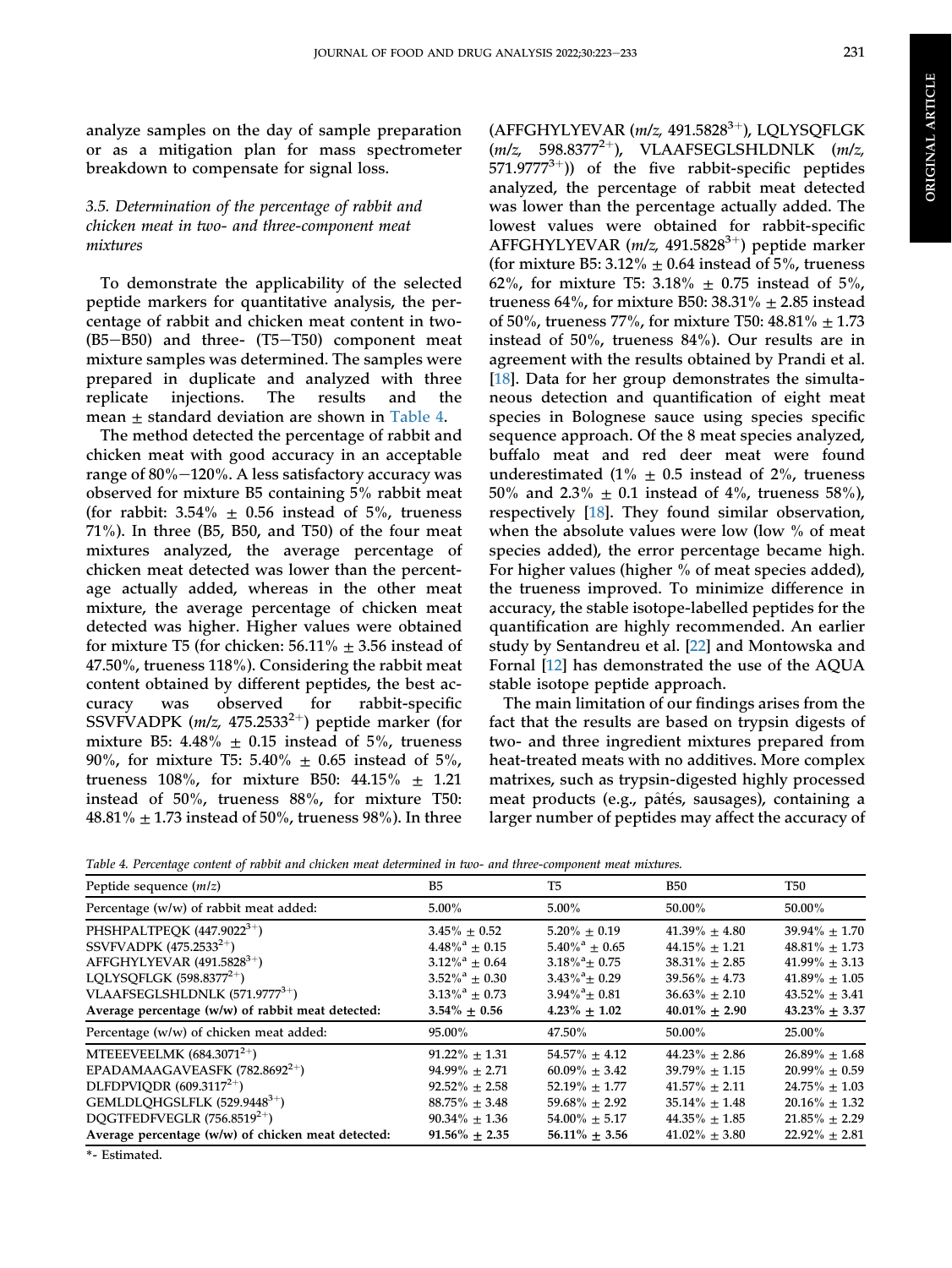quantification due to matrix effect. Matrix effect correction by adding stable isotope-labelled peptides for the quantification of pork in processed meat products was demonstrated by Li and his coworkers [\[24](#page-11-7)]. They proved that carbonic anhydrase 3, an enzyme with 3 unique thermostable pork peptides, exhibits excellent quantification ability. In contrast to other examined by them thermostable pork-specific peptides, EPITVSSDQMAK, GGPLTAAYR, HDPSLLPWTASYDPGSAK of carbonic anhydrase 3 showed excellent quantification ability, good signal linearity and satisfactory recovery.

Basing on the results from current studies, MRM label-free or absolute quantification methods including the most promising markers can be developed and implemented in food testing laboratories for quantification of rabbit meat.

## 4. Conclusion

A proteomics-based LC-QTOF-MS/MS method was used to evaluate 10 rabbit-specific tryptic peptide markers and one tryptic peptide marker specific to both rabbit and hare for quantification. The linearity of 12 chicken peptide markers was simultaneously evaluated. Of the 11 rabbit peptides, five peptides ((PHSHPALTPEQK  $(m/z \ 447.9022^{3+})$ ), SSVFVADPK  $(m/z$  475.2533<sup>2+</sup>), AFFGHYLYEVAR  $(m/z \ 491.5828^{3+})$ , LOLYSOFLGK  $(m/z \ 598.8377^{2+})$ , and VLAAFSEGLSHLDNLK  $(m/z 571.9777^{3+}))$  had advantages in terms of good linearity and stability, with LOD and LOQ values in the range of  $0.43\%$  – 1.91% [w/w] and  $1.44\% - 6.38\%$  [w/w], respectively. Of the chicken peptides evaluated, MTEEEVEELMK  $(m/z 684.3071^{2+})$  derived from myosin light chain 1/ 3, skeletal muscle isoform, EPADAMAAGAVEASFK  $(m/z$  782.8692<sup>2+</sup>) derived from pyruvate kinase, DLFDPVIQDR  $(m/z\ 609.3117^{2+})$  derived from creatine kinase M-type, GEMLDLQHGSLFLK (m/z 529.9448<sup>3+</sup>) derived from L-lactate hydrogenase A chain, and DQGTFEDFVEGLR  $(m/z)$  756.8519<sup>2+</sup>) derived from myosin light chain 1, skeletal muscle isoform were identified as the most promising for quantification. Three of these five chicken peptides (i.e., MTEEEVEELMK, EPADAMAAGAVEASFK, and DQGTFEDFVEGLR) have been used in previous studies for the determination of chicken content using either AQUA quantification or an MRM approach.

The findings presented in the paper will facilitate the selection of rabbit- and chicken-specific markers for accurate meat quantification by MRM methods to ensure high-sensitivity determinations.

#### Conflict of interest

The authors declare that they have no known competing financial interests or personal relationships that could have appeared to influence the work reported in this paper.

### Acknowledgments

The study was supported by the National Science Centre, Poland, project number 2017/25/B/NZ9/ 02000.

## References

- <span id="page-10-0"></span>[1] Authority EFS. Regulation (EC) No 178/2002 of the European Parliament and of the Council of 28 January 2002 laying down the general principles and requirements of food law, establishing the European Food Safety Authority and laying down procedures in matters of food saf. Off J Eur Commun 2002;L-31:1-24.
- <span id="page-10-1"></span>[2] Li YC, Liu SY, Meng FB, Liu DY, Zhang Y, Wang W, et al. Comparative review and the recent progress in detection technologies of meat product adulteration. Compr Rev Food Sci Food Saf 2020;19:2256-96.
- <span id="page-10-2"></span>[3] Stachniuk A, Sumara A, Montowska M, Fornal E. LC-QTOF-MS identification of rabbit-specific peptides for authenticating the species composition of meat products. Food Chem 2020;329:127185.
- <span id="page-10-3"></span>[4] Han F, Huang X, Aheto JH, Zhang D, Feng F. Detection of beef adulterated with pork using a low-cost electronic nose based on colorimetric sensors. Foods 2020;9:193.
- <span id="page-10-4"></span>[5] Zheng X, Li Y, Wei W, Peng Y. Detection of adulteration with duck meat in minced lamb meat by using visible nearinfrared hyperspectral imaging. Meat Sci 2019;149:55-62.
- <span id="page-10-5"></span>[6] Naaum AM, Shehata HR, Chen S, Li J, Tabujara N, Awmack D, et al. Complementary molecular methods detect undeclared species in sausage products at retail markets in Canada. Food Contr 2018;84:339-44.
- <span id="page-10-6"></span>[7] Claydon AJ, Grundy HH, Charlton AJ, Romero MR. Identification of novel peptides for horse meat speciation in highly processed foodstuffs. Food Addit Contam Part A Chem Anal Cont Expo Risk Assess 2015;32:1718-29.
- <span id="page-10-7"></span>[8] Li Y, Zhang Y, Li H, Zhao W, Guo W, Wang S. Simultaneous determination of heat stable peptides for eight animal and plant species in meat products using UPLC-MS/MS method. Food Chem 2018;245:125-31.
- <span id="page-10-8"></span>[9] Von Bargen C, Brockmeyer J, Humpf HU. Meat authentication: A new HPLC-MS/MS based method for the fast and sensitive detection of horse and pork in highly processed food. J Agric Food Chem 2014;62:9428-35.
- <span id="page-10-9"></span>[10] Montowska M, Fornal E. Label-free quantification of meat proteins for evaluation of species composition of processed meat products. Food Chem 2017;237:1092-100.
- <span id="page-10-10"></span>[11] Pan XD, Chen J, Chen Q, Huang BF, Han JL. Authentication of pork in meat mixtures using PRM mass spectrometry of myosin peptides. RSC Adv 2018;8:11157-62.
- <span id="page-10-11"></span>[12] Montowska M, Fornal E. Absolute quantification of targeted meat and allergenic protein additive peptide markers in meat products. Food Chem 2019;274:857-64.
- <span id="page-10-12"></span>[13] Stachniuk A, Sumara A, Montowska M, Fornal E. Liquid chromatography-mass spectrometry bottom-up proteomic methods in animal species analysis of processed meat for food authentication and the detection of adulterations. Mass Spectrom Rev 2021;40:3-30.
- <span id="page-10-13"></span>[14] Zhang Y, Wang S, Ma Y, Li H, Li Y. Identification and absolute quantification of animal blood products by peptide